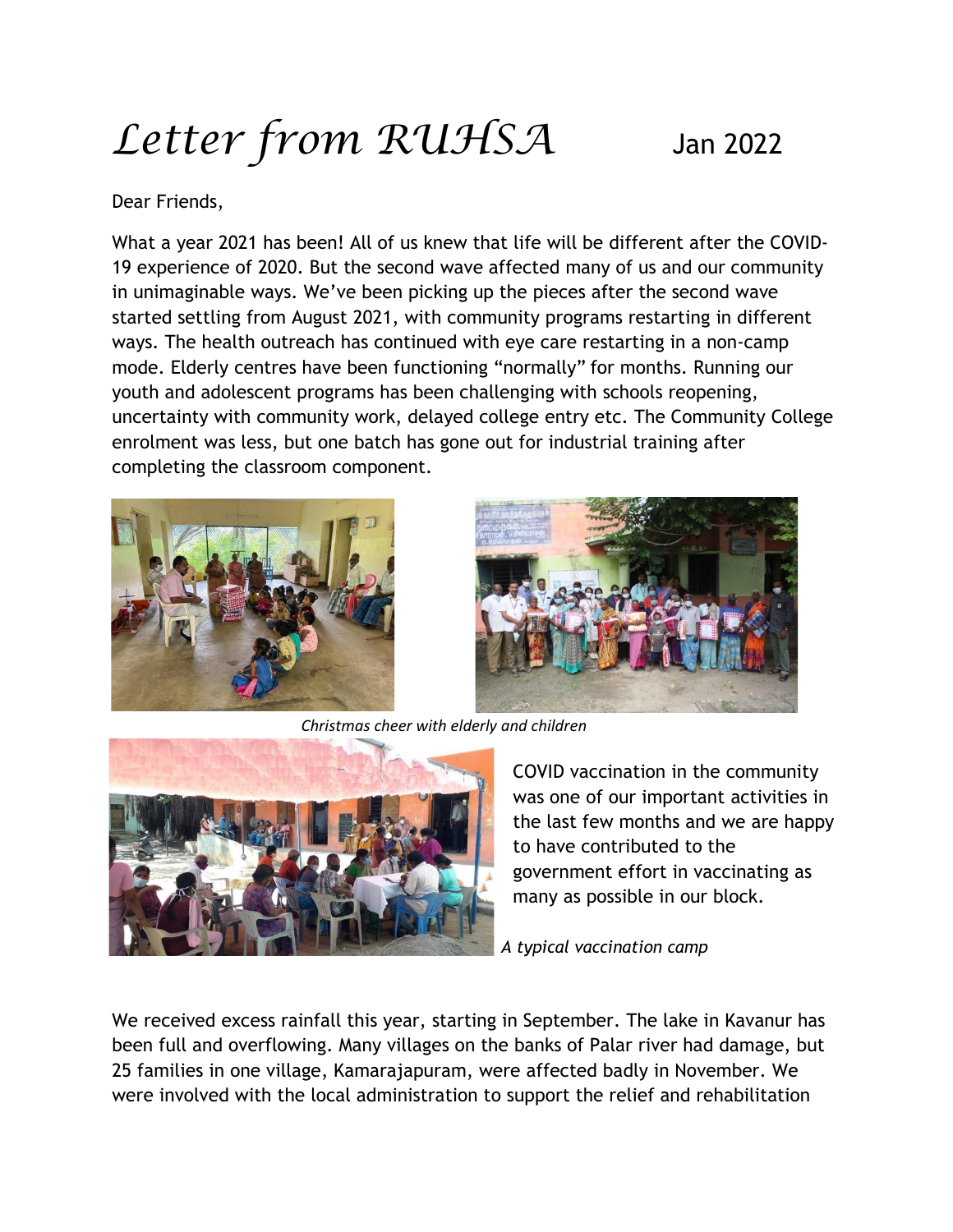activities. St. John's Church & College of Nursing were major contributors to the relief work. Many staff and local people came forward to support this.





*The destruction due to flooding of Palar river and relief activities in Kamarajapuram*

Just before Christmas, a gypsy community near another lake was affected with limited flooding due to water table going up and water seeping out of the lakes. Relief work was immediately organised as per the need.

*Relief work with the Gypsy community*



With so much going on, and the threat of another wave of COVID, our usual Christmas time celebrations had to be modified. However, we went ahead with getting together, getting out children to celebrate (they are missing the second Christmas season festivities) and hope to have our volunteers meet if possible.



*RUHSA Chapel*